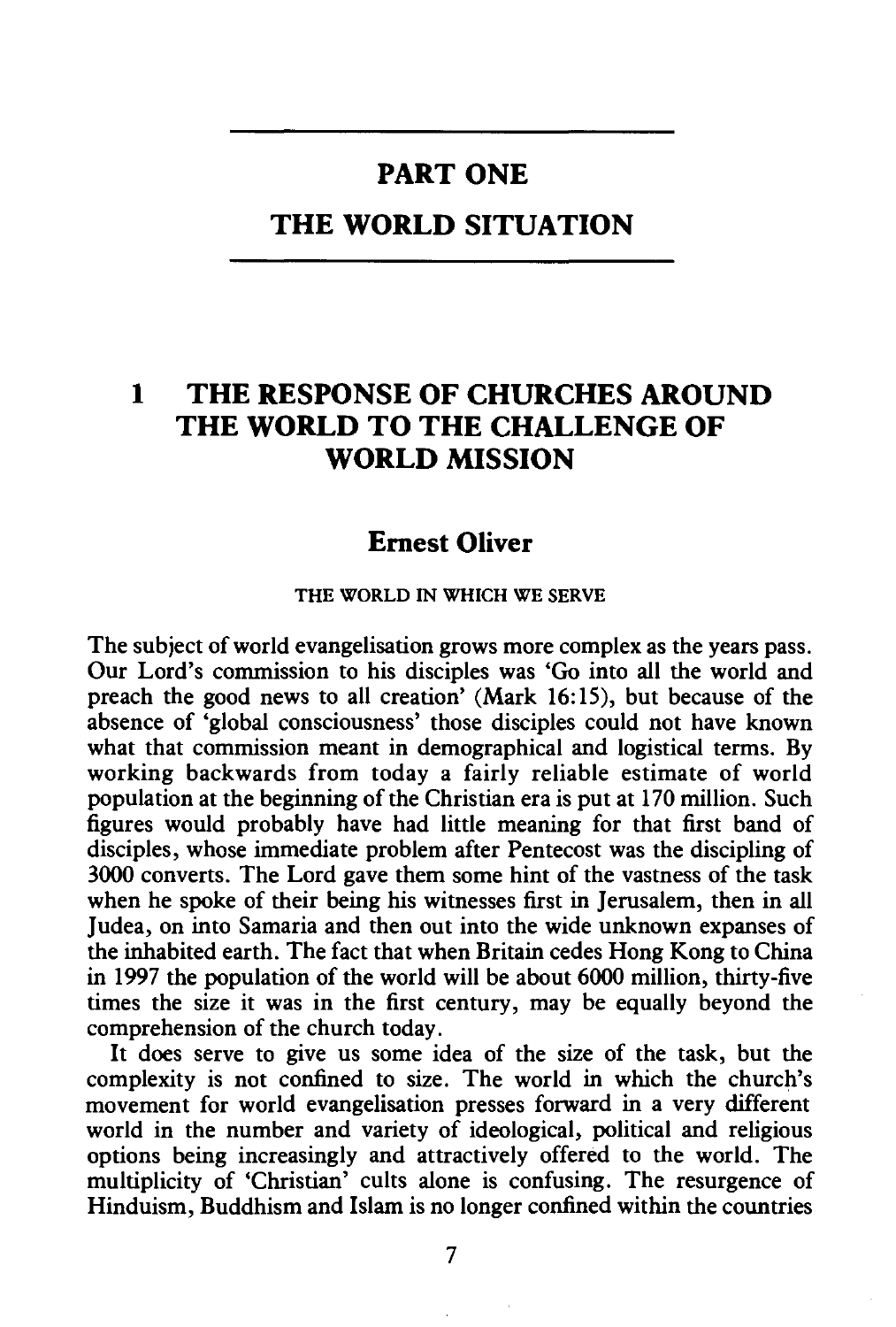of their origin. They are making headway in those countries from which the modern Christian missionary movement began. There are over 1500 Islamic mosques in Britain today. Atheistic Communism and Humanism present themselves over against any form of theistic religion as the only intelligent way out of universally accepted materialism.

Along with that great numerical, sociological and religious difference between the first and twentieth centuries is the phenomenally different means and speed of communication. We must thank God for the worldgirdling, massive and instantaneous methods and means of communicating the gospel. The almost insurmountable problems of time, distance and comprehension that beset the evangelist and teacher in the first century and indeed which prevailed well into the nineteenth century, have now been overcome. The communication revolution continues to accelerate and deepen as we approach the end of the age. We have perhaps ceased to wonder at the marvels of communication satellites floating in space, bouncing off millions of signals to millions of peoples every minute, but it should serve to remind us of the revelation given to John, one of the original band to whom the Lord Jesus gave his worldwide commission, 'Look, he is coming with the clouds, and every eye will see him, even those who pierced him, and all the peoples of the earth will mourn because of him' (Rev 1:7).

While it is good and right that every believer should be striving through the power and gifts of the Holy Spirit to buy up every opportunity afforded him or her, it is high time for the church to awake to the challenge of available facilities for world evangelisation on a scale consonant with the general speed, intensity and penetration of news and information around the world today.

The most significant difference between the centuries, however, lies in the existence of the church worldwide Today the nominal Christian church is put at 1,563,000,000, 32.4% of the world's population. According to *Operation World<sup>1</sup>* those who could be defined as evangelicals number 245,451,000 or 5.1% of the world's population. That is an arbitrary figure and, as the editor of *Operation World* notes, 'The Lamb's book of life would make fascinating reading!'. When it is estimated that about 20% of that arbitrary figure of evangelicals live in Africa, it will be seen that the strength of the church and, therefore, the worldwide potential for 'mission' is vastly different from what it was at the end of the eighteenth century when the modern missionary movement began. Thanks to the courage and faith of the great pioneers the past two centuries have witnessed the building of 'bridgeheads for mission' through and from the church in every land, and it is only a very blinkered view of the missionary task which considers its own particular denominational missionary effort in isolation from that being carried on by other churches, missionary societies and individuals. Having said that, however, I know of only one missionary society which includes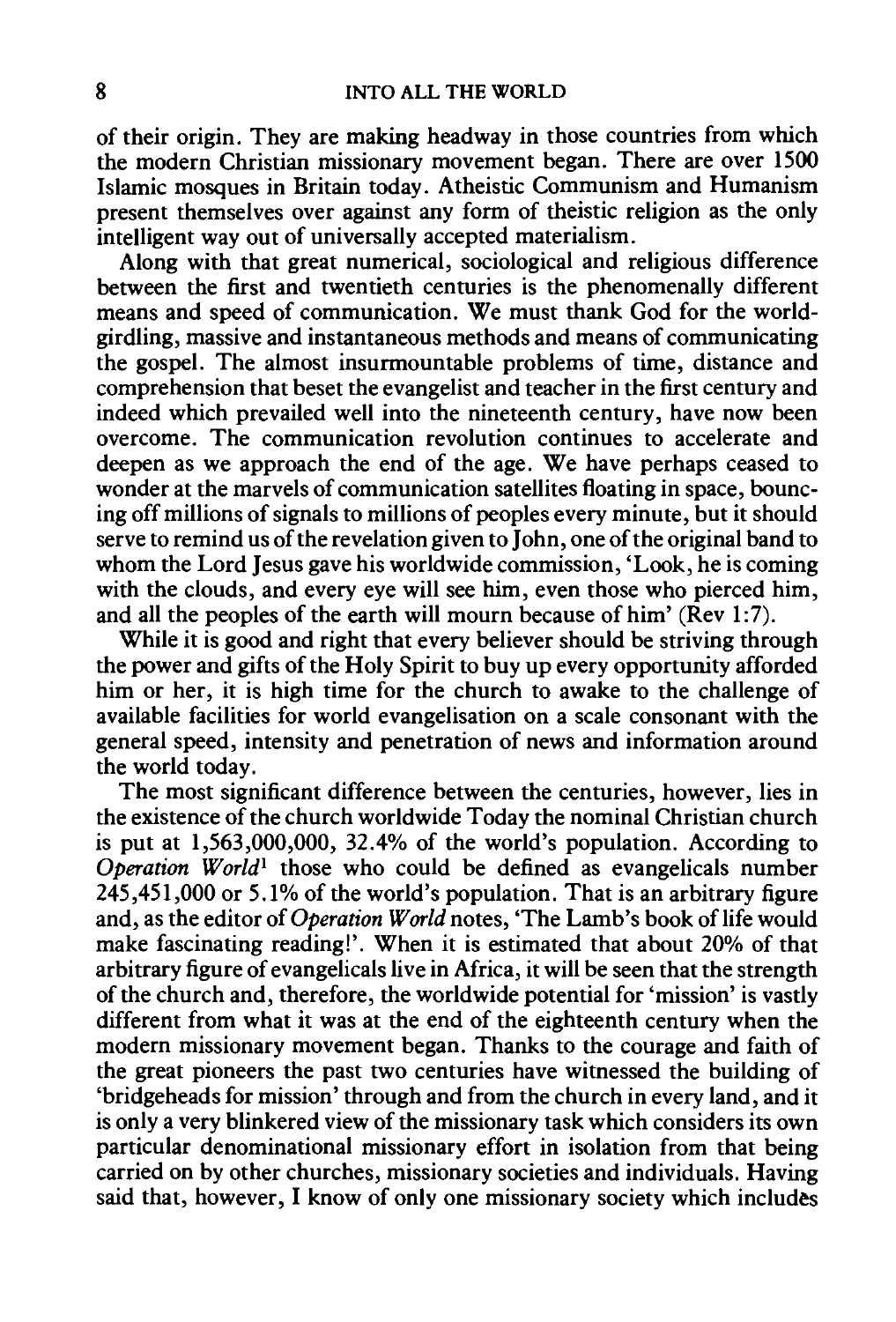workers of other churches and organisations in its prayer diary because those workers are in the same physical area.

### THE TOTAL 'MISSIONARY' STRENGTH

This is a misleading heading. The distinction between those sent out by churches and missionary societies to engage all their time in evangelistic and teaching ministries, and those who, while engaged in a 'secular' occupation are active members of a local church overseas witnessing alongside their fellow members, is now much less clear. In fact it would probably be true to say that it was always an unrealistic distinction. William Carey was truly a missionary of the Baptist Missionary Society, but so infrequent was the financial and pastoral support of that society, that he was compelled to seek employment in Bengal in such roles as plantation manager and college professor. We thank God for those Christians who are qualified to take up useful and salaried appointments in Government, commercial or international service agency but at the same time, because of their calling from the Lord to engage in the church's ministry of evangelism and teaching, play an important part in that ministry in many parts of the world. We do not have statistics for such 'missionaries', but it is hoped that a survey will be made shortly to measure their contribution.

For the sake of this paper, however, we must measure the force available to the churches facing this new day of challenge in 'mission' in terms of the statistics of 'full-time' workers available from churches and Christian agencies concerning work outside their own countries. Had I been writing this paper prior to the end of the First World War the statistics would almost certainly have related exclusively to the 'Western' countries, and the figures would probably have shown that between 75% and 80% of missionaries came from Europe, South Africa and Australasia and between 20% and 25% from North America. The figures now are very different and complex, although it is the complexity which is their most encouraging feature. *Operation World* gives as accurate a table as is possible, and reports the present world total of Protestant missionaries to be 81,008. It divides that figure into Westerners and Non-Westerners by area (see table on p 10).

The increase of Westerners by about 13,000 is encouraging, but over the past ten years the number of missionaries from Britain, including those on the *Echoes* list, has declined from 5861 to 5263 according to the *UK Christian Handbook* (1987/88 edition). 2 That in itself is discouraging, but when it is realised that 5% of the 5861 in 1976 were short term workers, but in 1986 25% of the 5263 were on short term assignments, we see that there was a decline of 30% in the number of long term missionaries from Britain in the course of ten years. This surely reflects among other things, a growing lack of the presentation of the worldwide 'mission' to our local churches.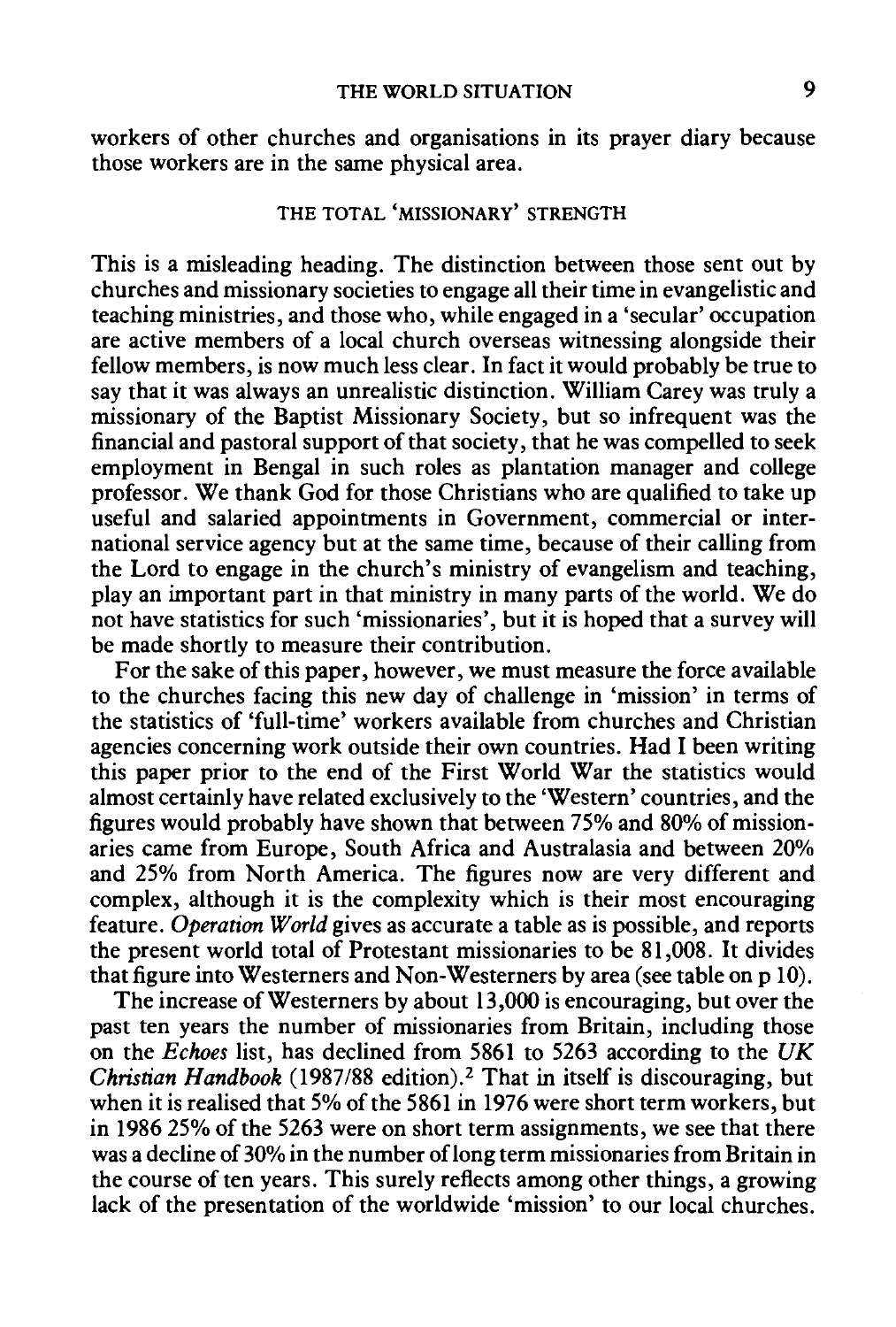|                      |        | Westerners | Non-Westerners |            |
|----------------------|--------|------------|----------------|------------|
| Area                 | Number | % of Total | Number         | % of Total |
| N America            | 49,000 | 60.5%      |                |            |
| Europe               | 16,047 | 19.8%      |                |            |
| Pacific (inc.        |        |            |                |            |
| Australasia)         | 4,250  | 5.3%       | 343            | 0.4%       |
| Africa               | 960    | 1.2%       | 1,755          | 2.2%       |
| Asia                 |        |            | 7,107          | 8.8%       |
| <b>Latin America</b> |        |            | 1,314          | 1.6%       |
| Caribbean            |        |            | 121            | 0.1%       |
| Middle East          |        |            | 111            | 0.1%       |
| Totals               | 70,257 | 86.7%      | 10,751         | 13.3%      |
| Comparable           |        |            |                |            |
| Totals in 1978       | 56,600 | 90.0%      | 6,600          | 10.0%      |

Political factors have also contributed to the decline. The modern missionary movement from Britain throughout the 19th century<sup>3</sup> was clearly forwarded by the growth of the British Empire in Africa and in Asia, and it may well be argued that the break-up of that empire after the Seond World War and the change from colonies to independent nations has resulted in a growing resistance to the entrance and continuing residence of'foreign' missionaries. Should that scale of the decline of 'full-time' British missionaries continue for another decade it will not be long before we have to confess that long term overseas missionary service is no longer an option seriously considered by the young Christian in Britain.

By contrast the North American response, so far as evangelical mission boards are concerned, is accelerating to an extent that attracts national attention. The 16 February 1987 issue of *TIME* magazine includes an article entitled 'Protestantism's Foreign Legion'. This gives statistics exceeding those given in *Operation World.* It states that, including short term workers, the missionary total for North America is 67,242 sent out by 764 mission boards, whose combined annual income is \$1,300,000,000. Response from students attending the Inter-Varsity Christian Fellowship's missionary conference at the University of Illinois in 1984 was, 4,683 students filed written pledges that they would go overseas and 10,153 more vowed to pray about taking the step. On the other hand the mainline denominations in North America have 'consciously decided to send more cash and fewer people ... "American missionaries overseas cost a lot of money", and it is far better to send support to workers in indigenous churches.'

Related to the growing response of the African, Asian and Latin American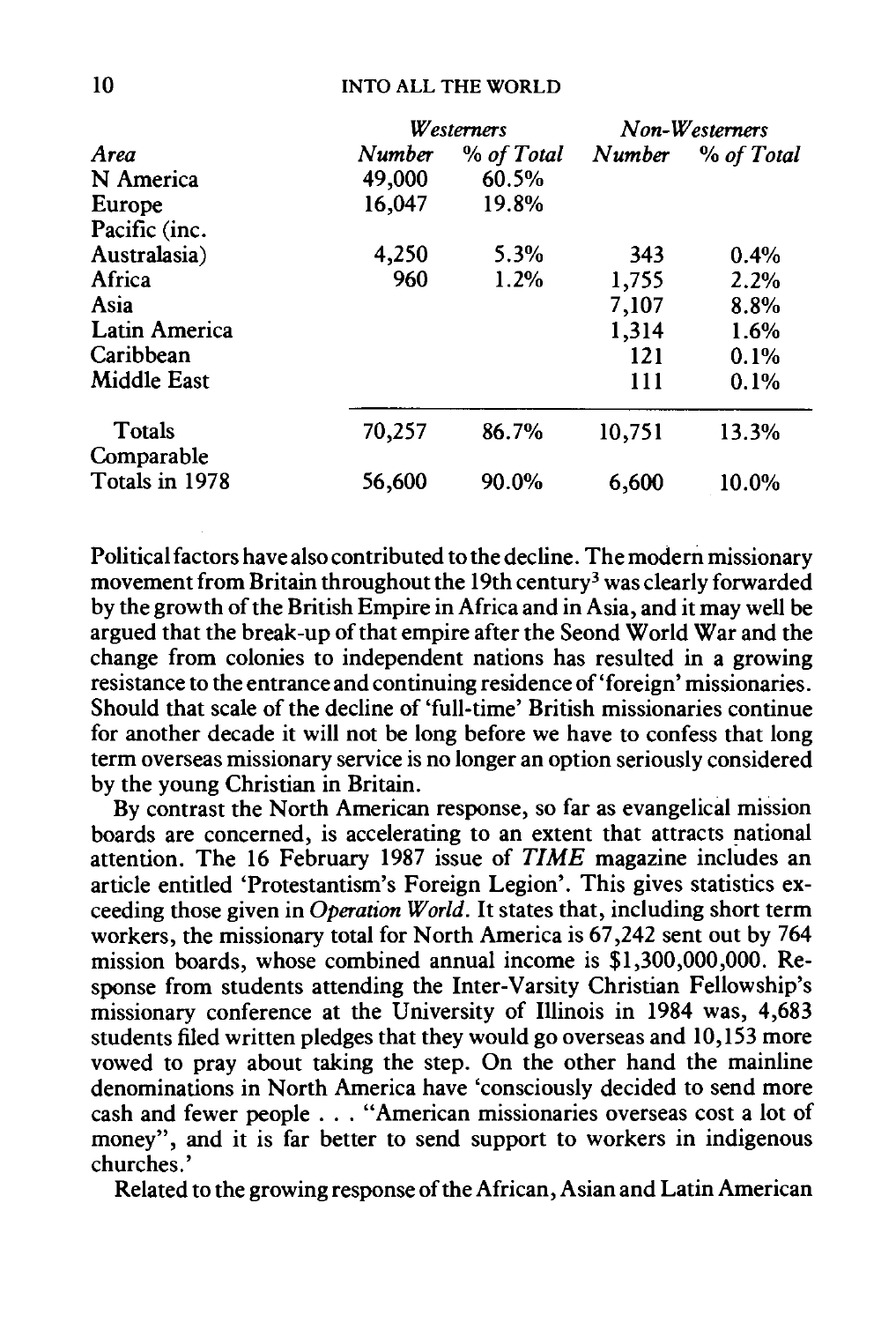### THE WORLD SITUATION 11

churches to worldwide 'mission' (now reckoned at 13.3% of the world's total missionary force) is the *Operation World's* table on the harvest which has come from the modern missionary movement which began at the end of the 18th century. It gives the comparable percentages of 'evangelicals' in, on the one hand, the West (including Eastern Europe) and the Third World:

|                 |  | 1800 1900 1960 1970 1980 1985 |  |  |
|-----------------|--|-------------------------------|--|--|
| The West        |  | 99% 91% 68% 64% 50% 34%       |  |  |
| The Third World |  | $1\%$ 9% 32% 36% 50% 66%      |  |  |

The rapid increase from 1960 reflects the Church Growth movement in the countries of Africa, Asia and Latin America, but it also indicates the potential for 'mission' throughout the world, which waits to be tapped and trained in the churches of those countries. The growth of the churches among Chinese people in 38 countries of the world, including Europe, is evidence of the evangelistic zeal and teaching ability of Chinese workers who have come from Hong Kong, Singapore, Malaysia and Taiwan. Indian and Pakistani missionaries are at work in the Middle East and in Europe. Korean workers are in the Middle East, North Africa and the United States of America, while Brazilians are in Portugal and Angola.

There can be no doubt that the ability to send increasing numbers of Christian workers out from North America is related to the financial resources of their churches. Churches in Africa, Asia and Latin America do not have such wealth, and this raises the whole issue of the principle of 'self support' that has been such an important pillar of the policies of most evangelical missionary societies. The belief that 'giving money' robs churches of their independence certainly has validity. It has in the past been used as the main reason for keeping missionary societies from integrating into overseas churches. But with the growing together of evangelicals around the world with a common commitment to world evangelisation under the direction of the Holy Spirit, it is surely time to subject such a policy to much prayerful and careful scrutiny. I believe that the opportunities for the use of all the facilities of communication in a world of increasing depravity and deprivation, calls for the subjection and, possibly, sacrifice of our preconceived ideas and plans to the overwhelming need and potential of cooperation. We should take great encouragement from the undoubted fact of the Holy Spirit's being at work to bring men and women everywhere to faith in Christ, as evidenced in the phenomenal growth of the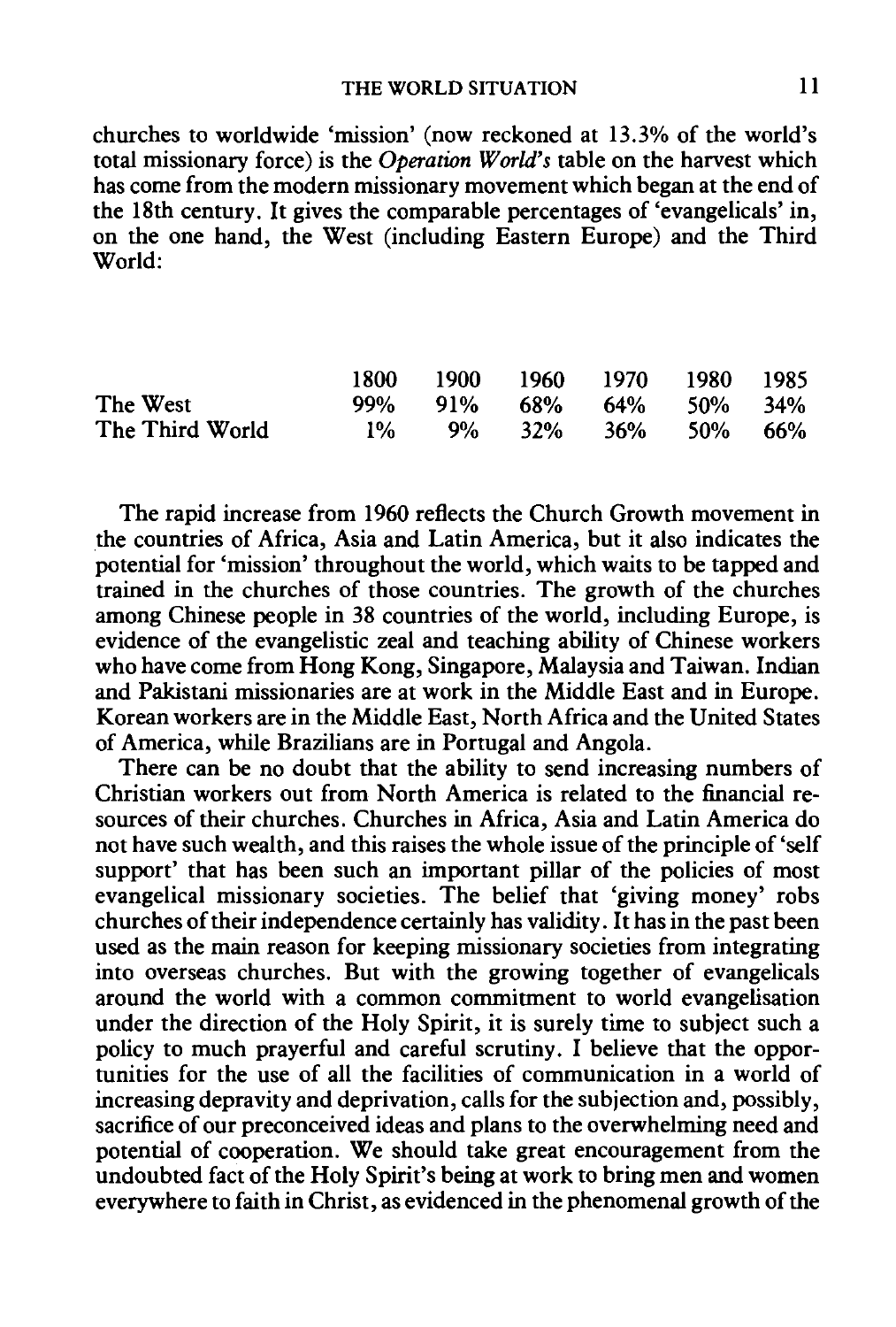church in China during the past thirty years of the direst possible persecution. The church worldwide should cooperate to ensure that teaching materials through radio and literature are available to the thousands of evangelists, pastors and teachers involved in this movement in China.

#### THE CALL FOR COOPERATION

### The vital role of the churches

There are still areas of the world where the expatriate missionary is able to carry out an overt evangelistic ministry without prohibition or limitation set by the Government of such areas, but they are certainly diminishing in number. Where such areas exist, as many helpers from other countries as possible should take advantage of the freedom to assist local churches in their ministries. The openness of the Western European nations in the European Economic Community is an example right on our own doorstep. The unprecedented response to the Billy Graham Crusade in France should challenge evangelists and teachers from Germany, Holland, Denmark and Britain to assist the churches in France to further the momentum of the crusade. Such cooperation with the churches contributes to their lasting witness within the country concerned. It is the church that is the permanent factor in witness, not the expatriate missionary or missionary society. The key to the growth and effectiveness of the church in those areas, as indeed in all areas of the world, is not the number of expatriate missionaries, but the quality of life of the Christians and their corporate service and witness to the communities from which they have been drawn.

There are parts of India which yielded a big harvest from the outcastes in the 1930s, but because expatriate and national Christian leaders failed to cooperate in the discipling of the converts, the resulting churches did not become a vital Christian influence upon society. Tragically they became in some cases a cause of reproach. As director of TEAR Fund's Overseas Evangelism and Christian Education Department, one of my greatest encouragements was the increasing number of requests from churches in underdeveloped countries for funds to set up and maintain Bible training courses at all levels for leaders and lay people. Kenneth Latourette, the American historian of missions, said that the greatest question for missions now is 'What will most contribute to an ongoing Chrisian community?' To me that can only mean the teaching and discipling of those Christian communities in the Word of God. That fits in with Paul's recognition of what the church in Ephesus needed: 'I commit you to God and the word of his grace, which can build you up and give you an inheritance among all those who are sanctified.' (Acts  $20:32$ ) It is sad, and a mistake, that so little of many missionary societies' resources are being applied to the upbuilding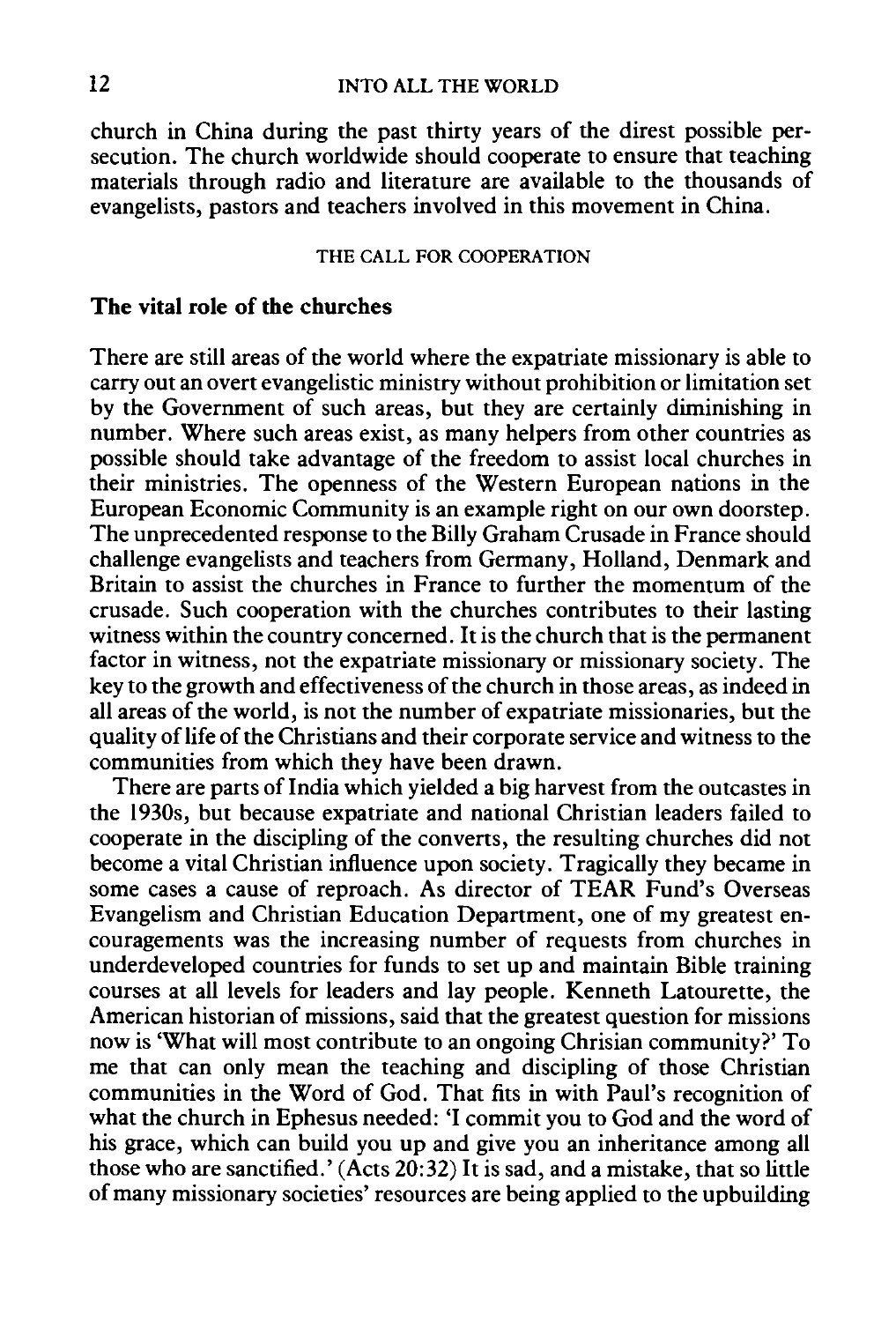of the churches founded by them. The churches in Africa, Asia and Latin America, which are growing rapidly and, as we have seen, now represent 66% of the total number of evangelical believers in the world, are so often unable to provide adequate Christian literature and teaching materials for their potential leaders. Let us all remember that many of them are situated in areas of dreadful physical need, which they could help to alleviate. We can cite the example of the Kale Heywat Church in Ethiopia, the largest evangelical church in the country. Throughout the dreadful famine affecting millions of their compatriots, and in spite of bitter persecution by the Marxist Government, that church has shown the compassion of Christ and became deeply involved in emergency relief and development projects. In view of this, Western relief and development agencies have been able confidently to entrust large sums of money and supportive personnel to them.

### **The challenge of unreached peoples**

A recently issued brochure by the Interdenominational Foreign Missions Association in the United States is entitled 'Reaching the World for Christ' and serves to underline the movement started among missionary societies in the late 1970s to plan ways and means of reaching those great ethnic and religious groupings of people who, for various reasons, have been out of reach of the gospel. These are in lands where either the Government forbids Christian witness or are too remote to be reached by a Christian church, or simply have been neglected. Studies have been made of these peoples and some missionary societies have assumed the responsibility of reaching one or more of them before the end of the century. They include millions of nominal Christians (Roman Catholics, Orthodox and Protestants) over a billion Chinese living under Communism, 300 million Buddhists, 700 million Hindus, 800 million Muslims and 300 million animists. Plans are also afoot for what is called 'Strategic Evangelism Initiatives'. This is the selection of certain areas which have been neglected or have shown little response. A coordinated programme involves the nearest church on the ground, assisted by projects focused on that area by radio and literature organisations and by relief and development projects supported by Christian missions and aid agencies. Provided this is worked out in Holy Spirit acknowledging prayer and intelligence, it could prove to be a serious and fruitful way of reaching those who have never before given thought to the gospel message.

## **Patterns of cooperation**

We have already considered the fact that the areas where the expatriate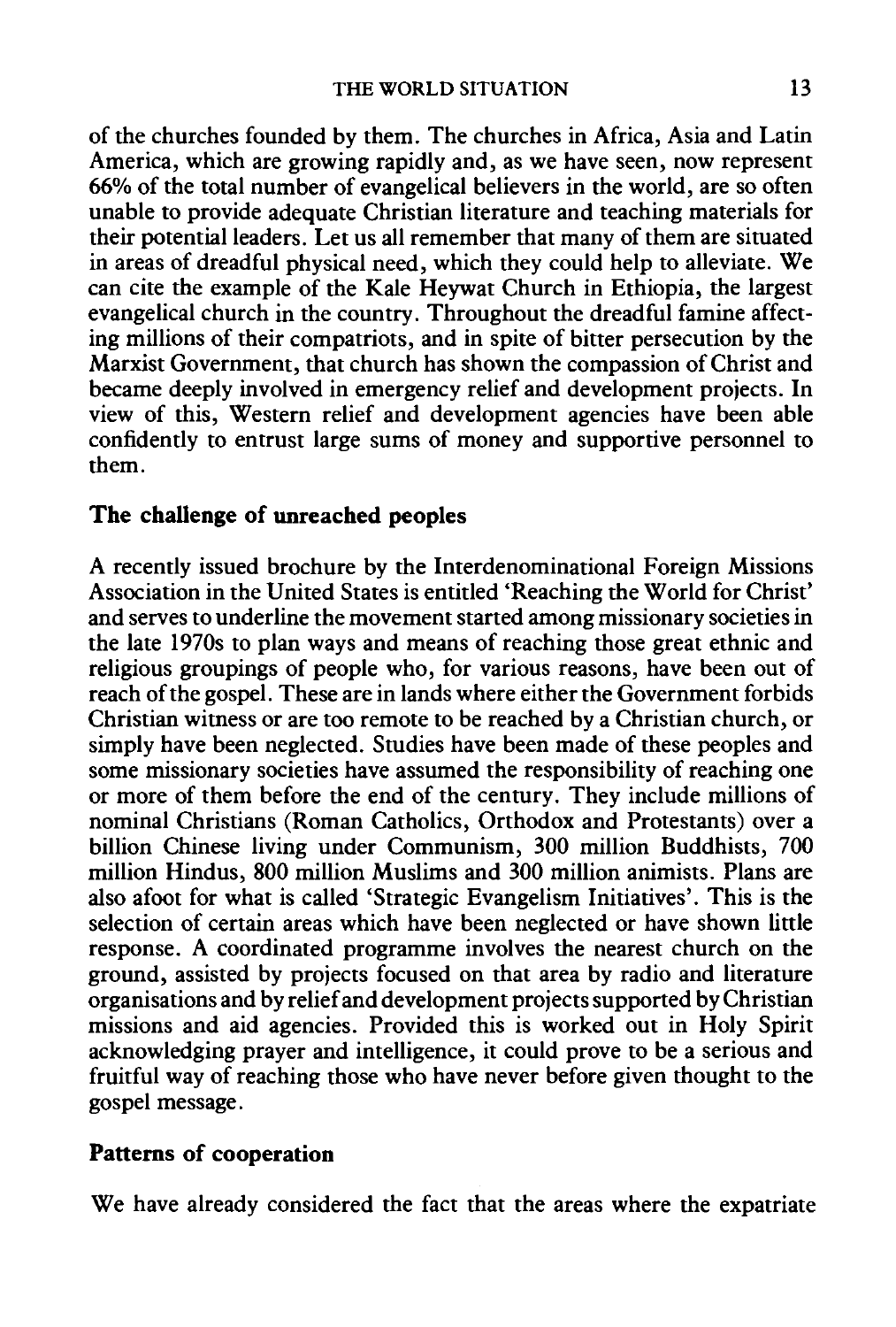missionary is able to carry out an overt evangelistic ministry without prohibition or limitation set by the Government are diminishing. We can rejoice that in some of those areas the churches are proving themselves able and effective in forwarding the witness to the gospel and seeing unprecedented growth. In India there are two examples of cooperation across denominational and territorial lines. The Friends Missionary Prayer Band and the Indian Evangelical Mission, both members of the Indian Missions' Association, a still wider body of cooperation, are recruiting increasing numbers of Indian evangelists and teachers, supported by Indian churches, with activities spread across the second largest nation in the world. The Indian branch of TransWorld Radio, now well on the way to being supported by Indian churches, has stated that their broadcasts are resulting in one new church being planted every other day of the year in India.

As we consider advance in areas where the overt evangelistic ministry of both national and expatriate worker is either discouraged or disallowed, the insistence of the Spirit's call for Christians to reach those who live in the areas cannot, indeed must not, be denied. We praise God for the cooperative efforts to reach tribes in Central Asia, like the Uzbekis, by radio, for those who are encouraging teachers of English to enter parts of China, like the largely Muslim province of Xinjiang, under contract to the Government of China, and for the plans already made by the missionary churches of South Korea to establish and revive churches in North Korea as soon as restrictions are relaxed.

The pattern of the international, interdenominational united mission set up and sustained during the past thirty years provides an outstanding example of modern missionary method. It has been my privilege to be involved in all five of the current united efforts, three in Asia and two in Africa. The United Mission to Nepal, HEED in Bangladesh, ACROSS in Southern Sudan, the International Assistance Mission in Central Asia and the most recent, the ACT organisation in North Africa. In all five cases they are in countries traditionally opposed on religious and, more recently, on political grounds to the spread of Christianity. They vary in size, but they all have the one common feature of being a group of Christian professionals in medicine, education, agriculture, engineering etc, covenanted together under an agreed bibilical statement of faith, providing under a well defined and documented contract with Governments to give assistance to those Governments in their medical, educational and development programmes. The spread of nationalities working together is broadest in the United Mission to Nepal, the oldest and largest of the five. The 350-plus expatriate workers include evangelicals from China, Japan, India, Australia, New Zealand, Sweden, Norway, Finland, Germany, Holland, Nigeria, The United Kingdom, Ireland, The United States and Canada. There appears to